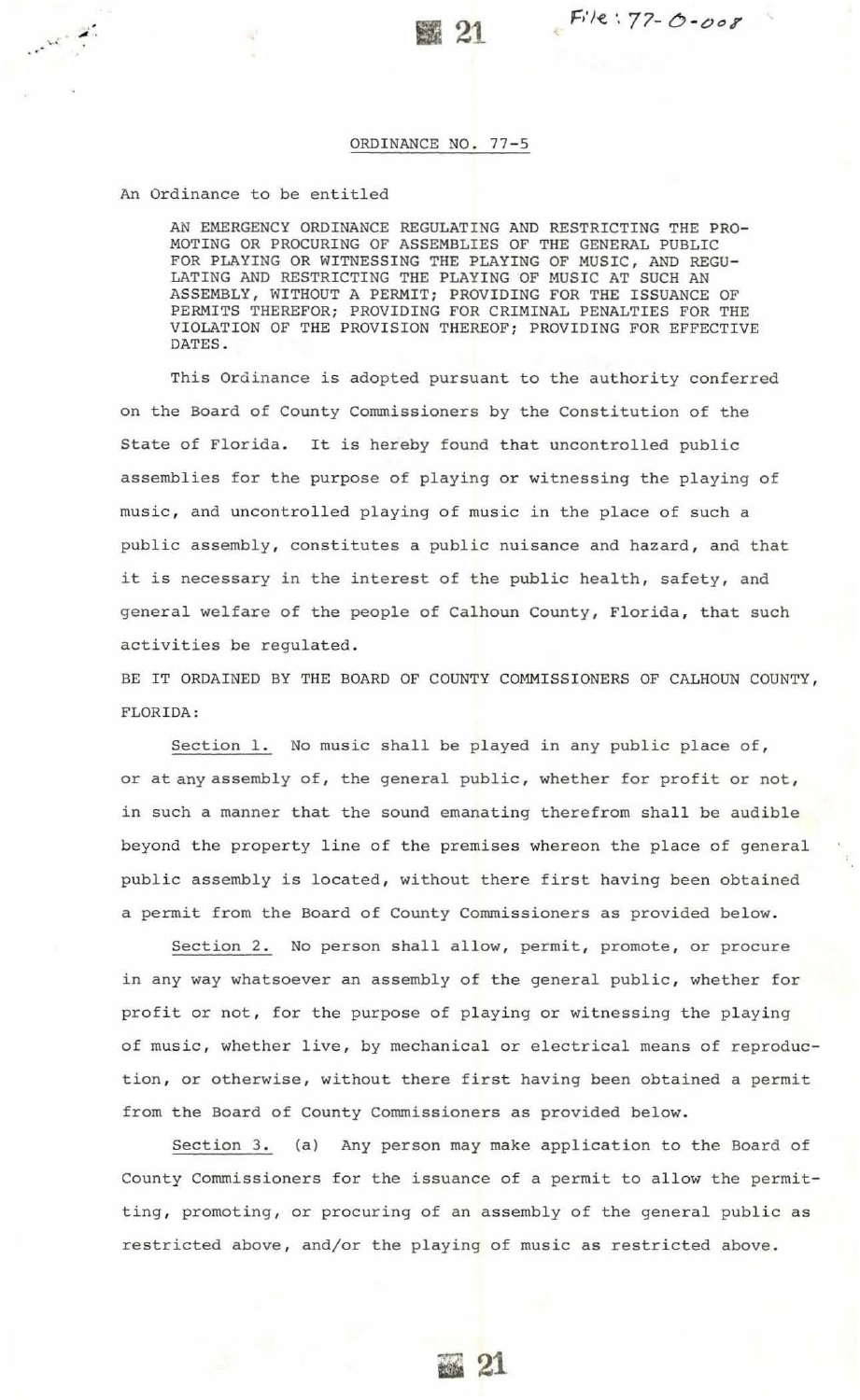$\sim$  0.000  $\sim$ 

-2-

Said application shall be submitted to the Clerk of the Board of County Commissioners at least twenty-one (21) days prior to the occurrence for which a permit is sought. The application must be sworn and shall contain the following:

(1) a statement of the proposed date and location of the occurrence;

(2) a statement concerning the proposed traffic, fire, sanitation, and health facilities, controls and provisions to be provided by the persons allowing, procuring, or promoting the occurrence;

(3) a statement concerning the estimated number of persons expected to attend the occurrence;

(4) a statement concerning whether the occurrence is for profit and to whom, or not for profit.

(b) Upon good cause shown, the Board of County Commissioners shall be required to consider any emergency application for a permit filed less than twenty-one (21) days prior to the occurrence, or an application not meeting the above requirements.

(c) The Board of County Commissioners shall consider each such application at its next regular or special meeting following the filing of the application. For good cause shown, consideration of the application may, in the discretion of the Chairman of the Board of County Commissioners, be postponed until a regular or special meeting at a time certain no longer than seven (7) days subsequent to the filing of the application. Said application shall be approved and a permit therefore shall issue only upon the proper presentation, motion, second, and a vote of the majority of the members of the Board of County Commissioners present at the meeting, in approval thereof. Unless approved, the application shall be deemed to have been rejected, and no permit shall issue thereon. If approved, the Clerk of the Board of County Commissioners shall immediately issue a permit for the occurrence with respect to which the application is submitted .

**22**